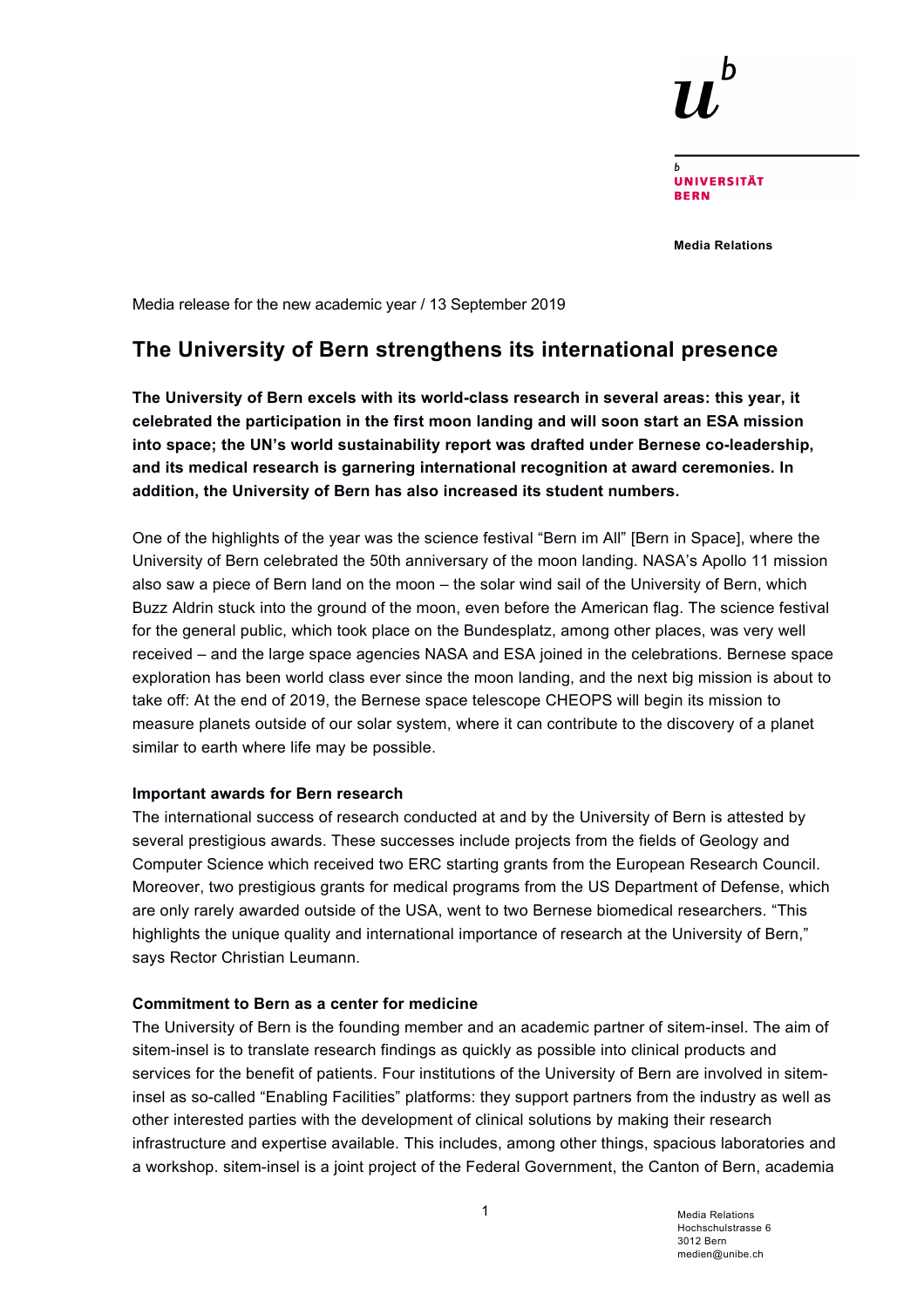and the private sector and was conceived to contribute to establishing Bern as an internationally leading center for medicine.

### **Significantly more than 18,000 students**

According to the current projections, the overall number of students has increased once more in comparison to the previous year: From 18,019 to around 18,250. "This is largely due to the fact that since last year, 320 places have been made available per year (instead of 220) in human medicine. In addition, the Bachelor program "Pharmaceutical Studies" is now offered as a full-time course again as of 2019," explains Bruno Moretti, Vice-Rector for Teaching. The University of Bern currently expects around 2,300 new students. 510 people are applying for a Master's degree program for the first time, in addition to those returning to the University of Bern after an interruption or seamlessly advancing from a Bachelor's to Master's degree program. "The new applications show that the Master's courses at the University of Bern continue to be attractive to students from other Swiss universities and abroad," says Moretti. The Faculty of Medicine remains the largest faculty with over 3,000 students, now followed by the Faculty of Science, which was also able to record its highest number of applications this year. To date, applications from 80 countries have been received and the proportion of foreign students in the University of Bern is constant at 13 percent.

#### **Long-term need for space and investment for university buildings**

In June, Markus Brönnimann has taken his position as the new Administrative Director at the University of Bern. Before assuming this role, he was the Head of the Real Estate Office at the Canton of Zurich's Building Department as well as Administrative Director at the University of St. Gallen. His main goals include developing and ensuring an ideal infrastructure for teaching and research, to provide effective management and control systems and thus to allow the administration units to perform in an efficient manner.

In the spatial development, incorporating the university units into the sitem-insel building was the most important milestone, followed by the inauguration of the new lecture hall for medical students in the former Alhambra cinema. Due to the rising number of students, however, the university continues to require more space in the long term. On one hand, the university addresses this problem with concentration and expansion, for example, with buildings for the Faculty of Medicine in the Insel site, on the other hand with renovations, such as the Muesmatt building for the Chemistry and Biochemistry Department. "In addition to securing funding, the long duration of such extensive infrastructure projects is also a big challenge," notes Brönnimann. In this way, the long implementation periods lead to provisional arrangements and interim solutions. "Cooperation with cantonal authorities, particularly the Office for Land and Buildings, is excellent," says Brönnimann.

The University of Bern is not only erecting buildings, platforms for strategic initiatives are also created at the university, such as the Bern Center for Precision Medicine (BCPM) which opened in May. Here, various existing strengths of the university are consolidated and research is promoted, which in turn benefits patients.

#### **UN world sustainability report under Bernese co-leadership**

In addition to its achievements in space exploration and medical research, the University of Bern is also an international leader when it comes to climate and sustainability research. This week, Peter Messerli, Director of the Centre for Development and Environment (CDE) presented the first world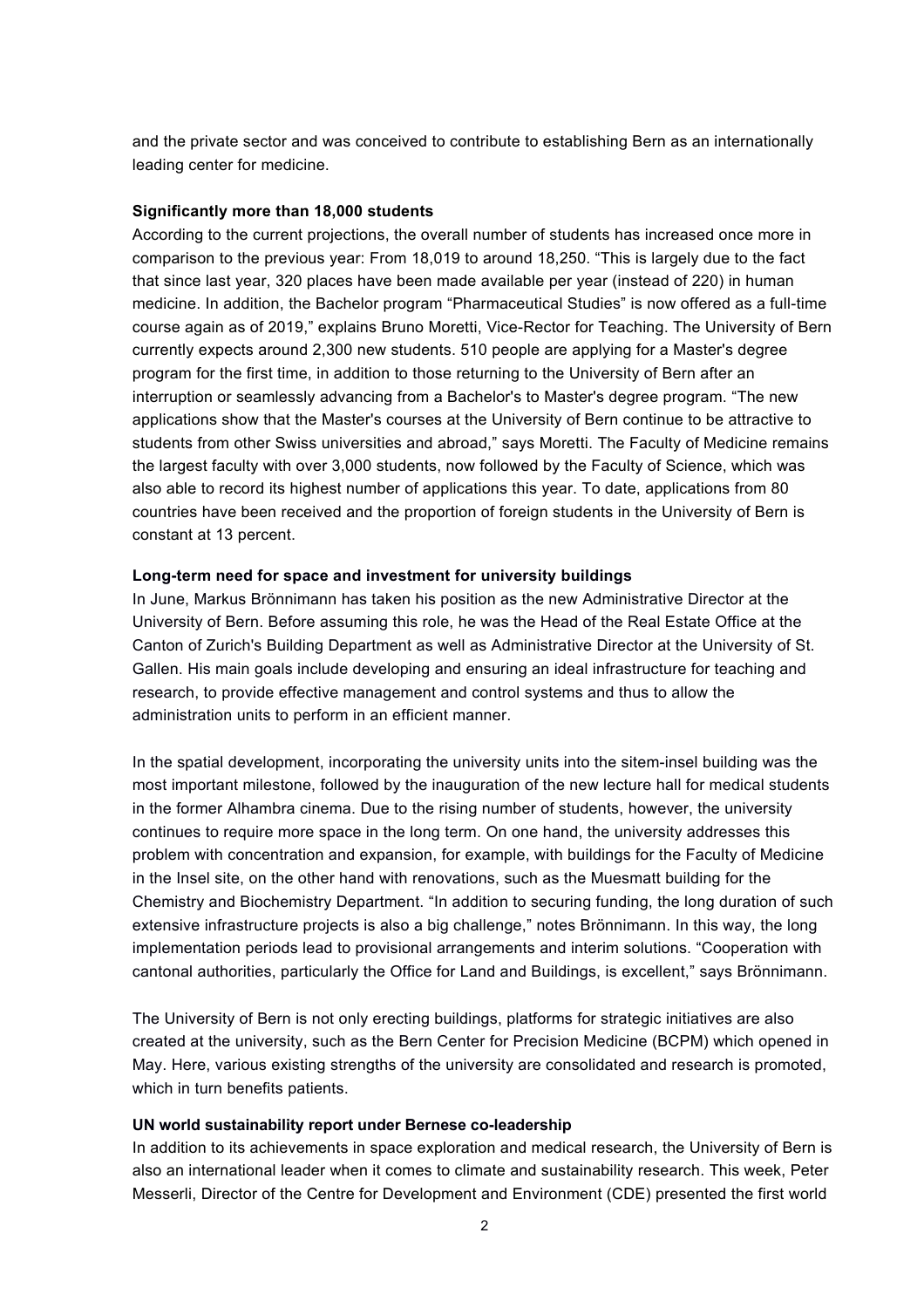sustainability report in New York, which he played a significant role in designing as co-leader of the international group of experts.

Implementing sustainability in university operations takes place on several levels, among these are recommendations, such as how to manage business trips and meetings as well as conferences in a more sustainable manner. For example, the "Copernicus Alliance" presided over by the University of Bern met this week to discuss the topic of sustainability in higher education with over 90 participants from 30 countries, completely via video conferencing. In teaching, the topic of sustainability is incorporated into and supported by all courses of study, for example with coaching for lecturers and an online tutorial for students.

## **Strengthening the university's presence in the EU**

The coming EU research program "Horizon Europe" will define the focuses of European research for the years 2021 to 2028. Switzerland is not involved in the current negotiations and the association to the next program is uncertain. In this important phase, the University of Bern is using its network, The Guild, the association of 19 research-intensive higher education universities from 14 European countries to exert coordinated influence on the political decision-makers and EU institutions. At the end of February, Jan Palmowski, General Secretary of The Guild, visited Bern. "Membership in The Guild gives the University of Bern a greater international presence, which ultimately benefits the researchers and students," says Leumann. During his visit, Jan Palmowski emphasized the research excellence of the University of Bern and said that it has made a significant contribution to the position paper of The Guild regarding Horizon Europe. He went on to say that such high-quality contributions are crucial for The Guild to be able to carry out their lobbying work in Brussels for the position of Switzerland.

## **Better conditions for young academics**

The University of Bern stands out as an institution of higher education thanks to their support of young academics in accordance with the 2021 strategy: It wants to simplify an academic career for non-professorial teaching staff and create adequate, internationally competitive terms of employment.

"Together with the faculties and the non-professorial teaching staff, we have been working on improvements to the framework conditions," says Leumann. In this way, the academic career paths should be easier to plan, so as to be able to examine possibilities and prospects at an earlier stage. "The University Ordinance was adjusted in order to implement these new features – the central part of this is the improvement of the terms of employment for young researchers," says Leumann.

A new position has therefore been created: the assistant lectureship with tenure track. This involves an alternative career option for people who wish to specialize in teaching, services or technology applications, for example. Also new is the job category of postdoctoral students, which replaces the previous senior assistants and research associates with dissertation. Changes were made for the doctoral students who are now better supported and for the assistant professors with tenure track. "These measures ensure that young scientists find attractive career paths after their doctoral study in Bern," Leumann is convinced.